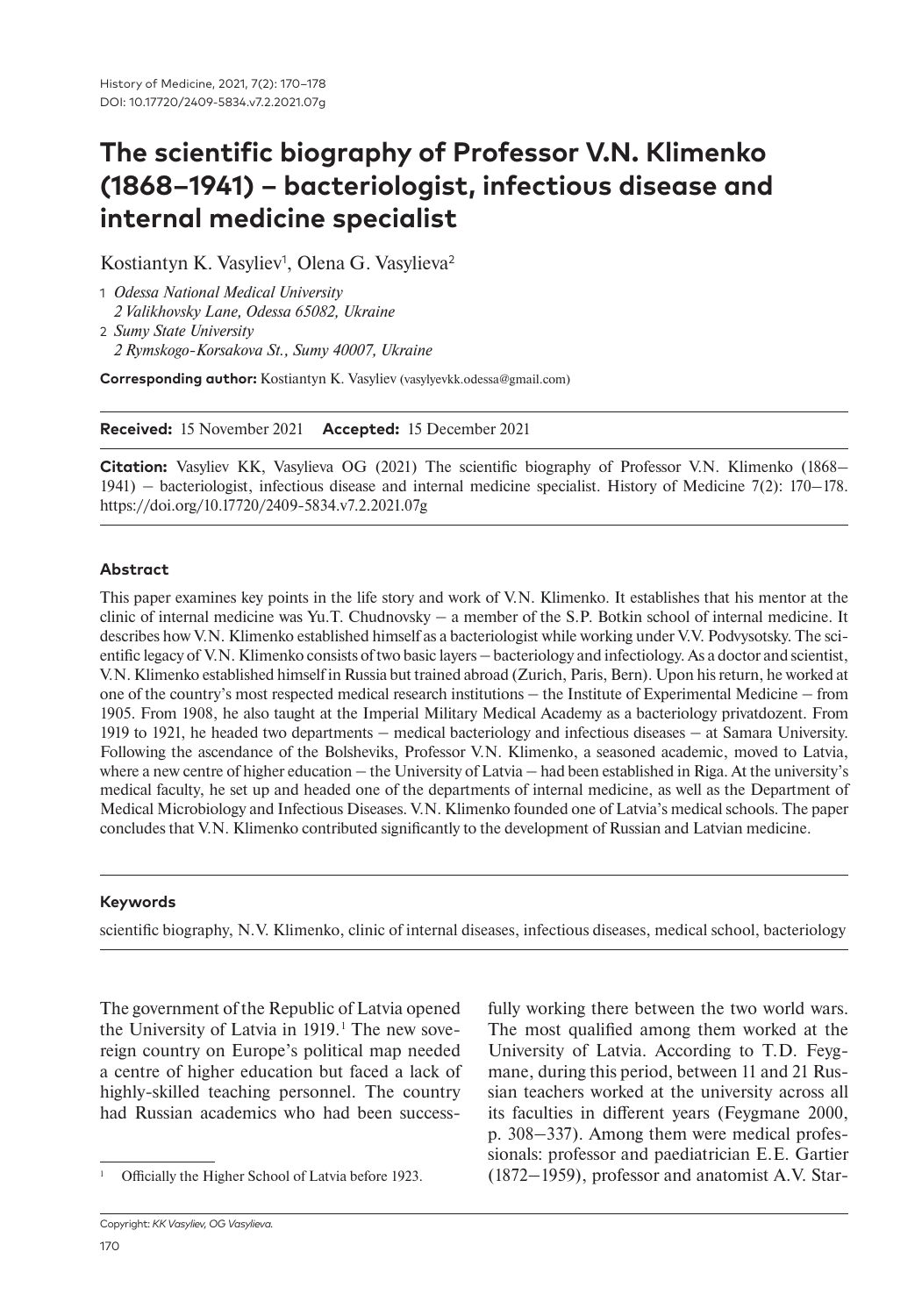kov (1874–1927) (Vasilievs 1999), privatdozent, surgeon V.K. Trofimov (1872–1944) (Vasiljevs and Vīksna 2007), prosector at the Department of Physiology, Doctor of Medicine at the University of Latvia S.A. Komarov  $(1892-1964).$ <sup>2</sup> On 24 August 1920, Petrograd-based Professor G.Yu. Yaveyn (1863–1920) was assigned to one of the departments of internal medicine of the University of Latvia. However, he never made it to Riga as he died in the same year. 3 Vasily Nikolaevich Klimenko was also a professor at the Faculty of Medicine of the University of Latvia.

Information about Professor V.N. Klimenko's life was published in commemorative publications of the University of Latvia.4 During the Soviet era in Latvia, his biography was included in an encyclopaedic collection of biographies of prominent Latvian doctors,<sup>5</sup> and the first – albeit brief ‒ article about him was published (Vasyliev and Efremenko 1964).

In post-Soviet Latvia, V.N. Klimenko was profiled in the commemorative book of the Faculty of Medicine of the University of Latvia (Vīksna 2011, p. 395). An essay about his life also featured in a book about the Pokrov cemetery in Riga (Vidyakina 2004). His biography also appeared in the Moscow reference "Russian Scientific Abroad" (Sorokina 2010, p. 112–113) and the Encyclopaedia of Ukraine.<sup>6</sup> Also, information about V.N. Klimenko is contained in the reference book of autobiographies and bio-bibliographic documents from the S.A. Vengerov<sup>7</sup>

collection and in the book "Unforgotten Graves: Russian Abroad".8

These publications contain valuable biographical material. However, the vast majority of them are compilations and profiles and not research. Furthermore, not all published and archival sources (including his student file kept in the Russian State Military Historical Archives, which, among other documents, also contains his father's record of service<sup>9</sup>) were employed when writing V.N. Klimenko's biographies, leading to omissions and misstatements.

Therefore, despite the fairly large number of various articles in reference books published in Latvia, Russia and Ukraine, no work fully investigates the life and work of the academic and doctor, V.N. Klimenko. This article seeks is to fill that gap.

Vasily Nikolaevich Klimenko was born in Odessa on 4 (16) April 1868. This date under the Julian calendar is stated on his birth certificate kept in his student file. His passport issued in Latvia (in 1927) has a different date  $-17$  April 1868.10 This discrepancy is due to the difference between the Julian and Gregorian calendars. In the 19th century, that difference was 12 days and not 13 days as in the 20th century. This led to an error in the Latvian passport when switching from the Julian calendar to the Gregorian calendar.

His father, Nikolai Vasilyevich Klimenko  $(2 - 1899)$ , who was from nobility, was a railway engineer and held the rank of captain (engineer captain) at the time of his son's birth. He studied at the Nikolaev Engineering School and the Nikolaev Academy of the General Staff. His mother, Alexandra Sergeevna Klimenko (née Maruchina), was the lady-in-waiting of Empress Maria Alexandrovna, the wife of Emperor Alexander II.

The Klimenko family had seven children: Alexander (1866), Vasily (1868), Maria (1869), Elizaveta (1870), Evdokia (1871), Mikhail (1872), Alexandra (1873). There may have been more, however. At that time, mortality was relatively

<sup>&</sup>lt;sup>2</sup> K.K. Vasyliev. Komarov Semen Andreevich. In Encyclopedia of Modern Ukraine. Vol. 14. Kyiv, 2014. P. 166. (In Ukr.)

Vasyliev K.K. From the history of organization of higher medical school in Latvia: professor Georgy Yu. Yaveyn (1863‒1920). In Abstracts and programme of the 23rd International Baltic Conference on the History of Science. Riga, 9‒10 October, 2008. Riga, 2008. Р. 64.

Latvijas Ūniversitāte: 1919—1929. Rīgā, 1929. Lpp. 463‒464. See also: Latvijas Ūniversitāte divdesmit gados: 1919‒1939. Rīgā, 1939. Lpp. 416. (In Latv.)

<sup>5</sup> Populārā medicīnas enciklopēdija. Rīgā, 1985. Lpp. 591. (In Latv.)

<sup>6</sup> Vasyliev K.K. Klimenko Vasyl Mykolayovych. In Encyclopedia of Modern Ukraine. Vol. 13. Kyiv, 2013. P. 297. (In Ukr.)

Russian intelligentsia: Autobiographies and bio-bibliographic documents from the S.A. Vengrov Collection. Annotated Reference. Vol. 1. Saint Petersburg, 2001. P. 498. (In Russ.)

<sup>8</sup> Unforgotten Graves: Russian Abroad: Necrology 1917‒1997. Vol. 3. Moscow, 2001. P. 306. (In Russ.)

<sup>9</sup> Russian State Military Historical Archives. F. 316. Op. 65. D. 440. Personal student file of V.N. Klimenko. L. 1–28.

<sup>10</sup> V.N. Klimenko's passport, issued on 16 February 1927, is kept in the personal archive of S.A. Vidyakina (Riga), to whom we are profoundly grateful for the information provided.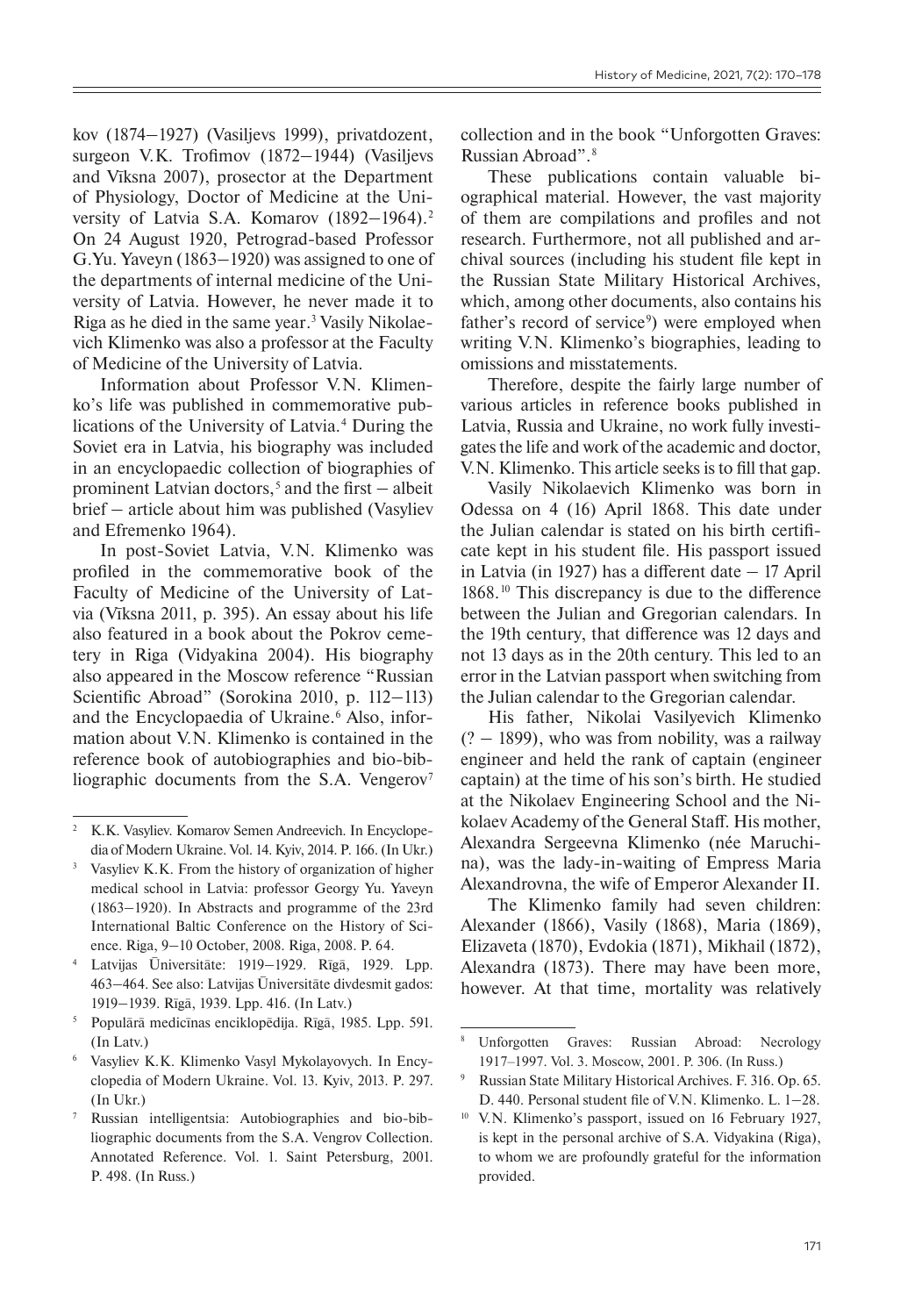high among children, particularly infants (i.e., children aged under one year). His Majesty Emperor Alexander Nikolaevich was the godfather of the family's firstborn, while Empress Maria Alexandrovna was Maria's godmother.

Vasily was baptised in the Saints Peter and Paul Church in Odessa, and his godparents were Active Privy Councillor Nikolai Alexandrovich Novoselsky and Roxandra (Alexandra) Nikolaevna Lishina, a colonel's wife. N.A. Novoselsky (1818–1898) was the mayor of Odessa and had a street named after him. R.N. Lishina (née Rosetti-Roznovan, 1844–1897) was the wife of K.A. Lishin  $(1833-1906)$ , who rose to the rank of major general and became the governor of Lublin.

The construction of a railway line from Odessa to Balta, 11 where engineer N.V. Klimenko worked, commenced in May 1863. It was commissioned in 1865. By September 1866, most of the unfinished work on the line had been completed. The Odessa-Balta railway line was handed over to the Ministry of Railways, and its administration was created.

N.V. Klimenko was appointed administrator, who, as claimed at the time, "knew the route with his feet", having travelled it many times.<sup>12</sup> Sergei Yurievich Witte (1849–1915) worked under him, and he mentions his leader in Odessa in his memoirs. When Witte became Minister of Finance, N.V. Klimenko, who already had the rank of active state councillor by then, served under him as an official for special assignments.

V.N. Klimenko received his secondary education at the Third Saint Petersburg Gymnasium (enrolled in 1878, graduated in 1888). After obtaining his school certificate, he enrolled at the Imperial Military Medical Academy in Saint Petersburg the same year. In those years, the academy's Department of Medical Diagnostics and General Therapy with a Clinic was headed by Yuri Trofimovich Chudnovsky (1843–1896), a protégé of S.P. Botkin (1832–1889), the founder of a major school of internal medicine. V.N. Klimenko began studying under Professor Chudnovsky, and he completed his first research paper in the laboratory of the professor's department. That paper was published in the Saint Petersburg newspaper "Vrach" (Klimenko 1892).

Faced with the issue of service, V.N. Klimenko decided to become a military doctor. In 1893, he was appointed junior doctor in the 3rd Finnish Rifle Regiment, and in April of the following year, he was assigned to the Helsingfors<sup>13</sup> Local Hospital. While in the Grand Duchy of Finland, V.N. Klimenko sought to continue his research work. At the advice of his teacher, Professor Chudnovsky, he was among the first to study the prevalence of parasitic worms in Finland. He intended to present the results of his research in the form of a doctoral thesis. However, he had to pass examinations for his medical degree first, which he did in the 1893/1894 academic year. He defended his thesis in 1895 at the Imperial Military Medical Academy. According to the rules at that time, the thesis was published in the form of a monograph (Klimenko 1895). V.N. Klimenko was the first to determine the prevalence of Diphyllobothrium latum (broad tapeworm) not only among the inhabitants of the Grand Duchy of Finland but also among service members there. He demonstrated that Diphyllobothrium latum was one of the primary aetiological factors of malignant anaemia among inhabitants of this region.

V.N. Klimenko continued serving at the Helsingfors Local Hospital and later at the reinforced hospital of the Finnish Life Guards Regiment, which was stationed in the imperial capital.

In 1900, V.N. Klimenko became a full member of the Saint Petersburg Medical Society and was now heavily involved in the society's work. In 1900, he reported the secretion of the causative agent of typhoid fever by the kidneys (Klimenko 1901a) and a case of diabetes insipidus (Klimenko 1901b) and in  $1906 -$  antisyphilitic serum (Klimenko 1907).

V.N. Klimenko retired from service in 1900. The following year, went abroad for further training. Initially, he worked in the laboratory of the Institute of Pathology of the University of Zurich under Professor P. Ernst (1859–1937). There, at the professor's suggestion, he conducted a study to review Feinberg's<sup>14</sup> work. Feinberg had claimed to

<sup>&</sup>lt;sup>11</sup> Baltsky Uyezd of Podolia Governorate, now the regional centre of Odessa Oblast.

<sup>12</sup> Novorossiysky Calendar for 1868. Odessa, 1867. P. 123 (2nd pagination). (In Russ.)

 $13$  Helsingfors – now Helsinki, the Republic of Finland.

<sup>14</sup> Feinberg. Zur Lehre des Gewebes und der Ursache der Krebsgeschwülste. Deutsche Medizinische Wocheschrift. 1902; 28 (11): 185‒189.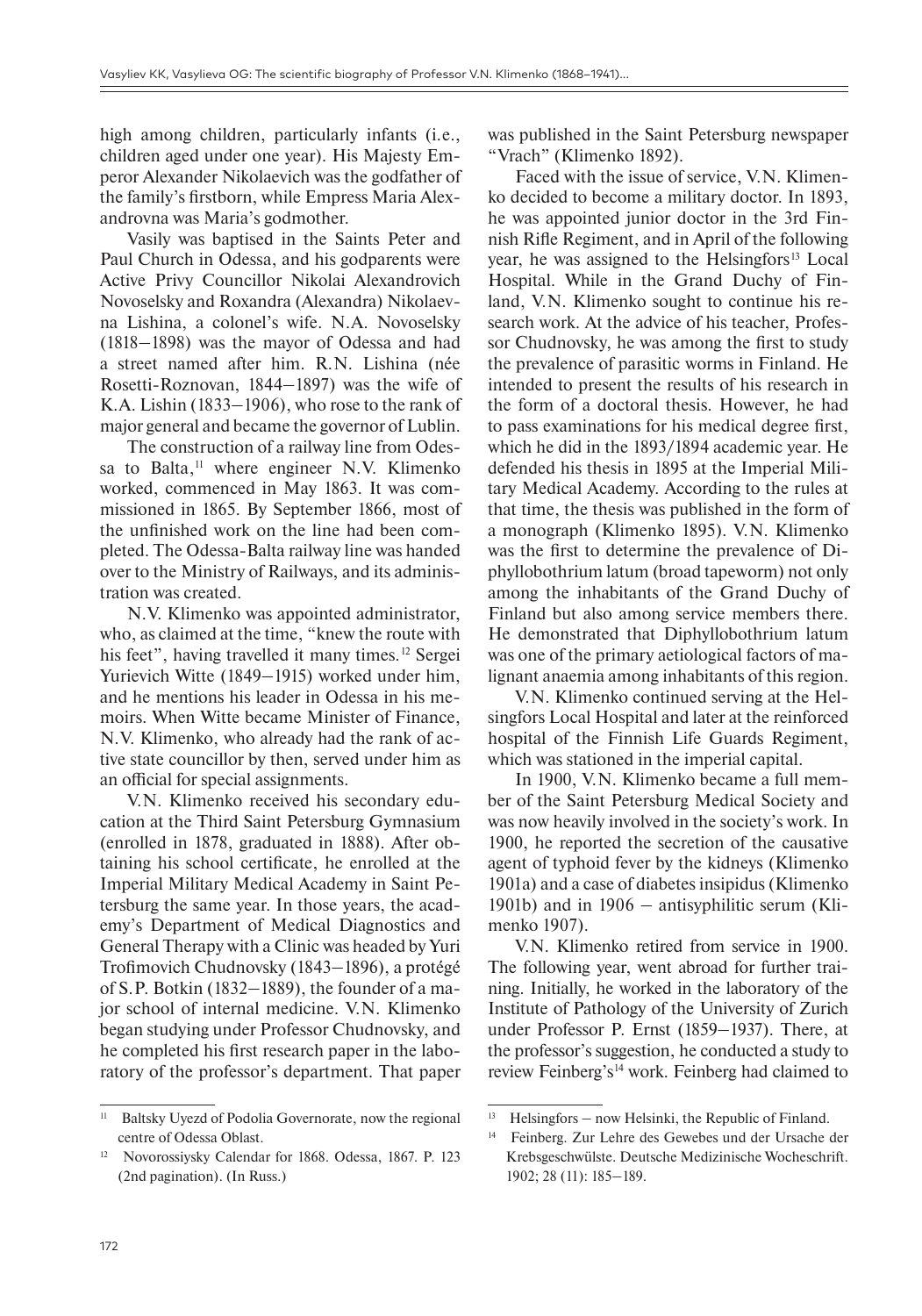have discovered a cancer-causing microorganism ("cancer parasite"). V.N. Klimenko's study refuted the claim that inclusions in "cancer tissue" are causative agents of malignant neoplasms (Klimenko 1903). From 1902 to 1903, he undertook bacteriology courses at the Institut Pasteur in Paris. And from 1903 to 1904, he worked at the Institute of Bacteriology of the University of Bern.

V.N. Klimenko returned to Saint Petersburg in 1904. By now, he was no longer single. On 23 October 1902 (Julian calendar), in the Church of Saint Nicholas the Wonderworker at the Imperial Russian Mission in Stuttgart, he married the widow of a "native of Riga" Maria Apollonovna Meyer (1869–1937), née Dmitrieva, who was Orthodox and had five children from her first marriage (Vidyakina 2004).

In Saint Petersburg, V.N. Klimenko began working at the Imperial Institute of Experimental Medicine. However, the Russo-Japanese War (1904–1905) disrupted his academic work. He headed the Department of Internal Medicine at the 2nd Kiev Red Cross Hospital deployed in Chita.

After the war, V.N. Klimenko returned to the capital, where from October 1905, he worked as an assistant to the head of the Department of General Pathology at the Imperial Institute of Experimental Medicine.15 Vladimir Valerianovich Podvysotsky  $(1857-1913)$  was the head of this department and also the director of the institute. The department of general pathology had only two staff members – the head and his assistant. However, every year the department employed interns ("non-permanent staff"): fourteen people in 1905, ten in 1906, seven in 1907, seven in 1908, fifteen in 1909, eleven in 1910, six in 1911, five in 1912, four in 1913, four in 1914, and three in 1915. 16

In early 1913, Professor V.V. Podvysotsky died, and V.N. Klimenko took over as the head of the Department of General Pathology. Like the institute as a whole, the department was focused on dealing with scientific problems. V.N. Klimenko's efforts during those years were concentrated on the study of paratyphoid fever, scarlet fever and whooping cough. The department also carried out practical work (studying commercial hematogen for the content of microbes, investigating the presence of Vibrio cholerae in water samples sent to the institute, examination of fermented milk and bacterial preparations intended for import into Russia, etc.).

Also, in 1908, the Department of General Pathology organised courses in cholera epidemiology and bacteriology for doctors assigned by the Office of the Chief Health Inspector. Each series of courses lasted two weeks, and more than 200 people undertook the theoretical and practical course. In 1909 and 1910, the same courses were taken by 150 and 50 people, respectively. The courses were taught by V.V. Podvysotsky, S.K. Dzerzhgovsky, D.K. Zabolotny and V.N. Klimenko.

V.N. Klimenko personally taught two practical courses on cholera epidemiology and bacteriology for veterinarians in the veterinary laboratory of the Ministry of Internal Affairs (in 1909 and in 1910).

In September 1914, following the outbreak of World War I, V.N. Klimenko was sent to Grodno to serve at the Russian Red Cross Society for 25 days training disinfectors. The following year, he was sent to Muravyev and Krechevitsy barracks (Novgorod Province) for bacteriological water analysis.

From 1917 to 1918, V.N. Klimenko headed the vaccination department at the Institute of Experimental Medicine. 17 However, he was no longer listed among the institute's staff from 1919. 18

From 1909, V.N. Klimenko simultaneously worked at the Institute of Experimental Medi-

<sup>&</sup>lt;sup>15</sup> Report on the research activities of the Imperial Institute of Experimental Medicine for 1905. *Arkhiv biologicheskikh nauk* [Archives of Biological Sciences]. 1906; 12 (4‒5): 287‒298. (In Russ.)

<sup>&</sup>lt;sup>16</sup> Report on the research activities of the Imperial Institute of Experimental Medicine for 1905-1915. See: Arkhiv *biologicheskikh nauk* [Archives of Biological Sciences]. 1906, 12 (4‒5): 287‒298; 1908, 13 (4‒5): 333‒345; 1908, 14 (3‒4): 353‒368; 1909, 15 (1): 57‒64; 1910, 16 (2): 105‒122; 1911, 17 (2): 107‒122; 1912, 17 (4): 405‒424; 1914, 18 (3‒4): 262‒281; 1915, 18 (5): 469‒488; 1918, 21 (1‒2): 55‒72; 1918, 21 (1‒2): 73‒82. (In Russ.)

<sup>&</sup>lt;sup>17</sup> Report on the academic and research activities of the Institute of Experimental Medicine for 1918. *Arkhiv biologicheskikh nauk* [Archives of Biological Sciences]. 1922;  $21$  (3–5):  $211 - 218$ . (In Russ.)

<sup>&</sup>lt;sup>18</sup> Report on the academic and research activities of the Institute of Experimental Medicine for 1919. *Arkhiv biologicheskikh nauk* [Archives of Biological Sciences]. 1922; 21 (3‒5): 219‒225. (In Russ.)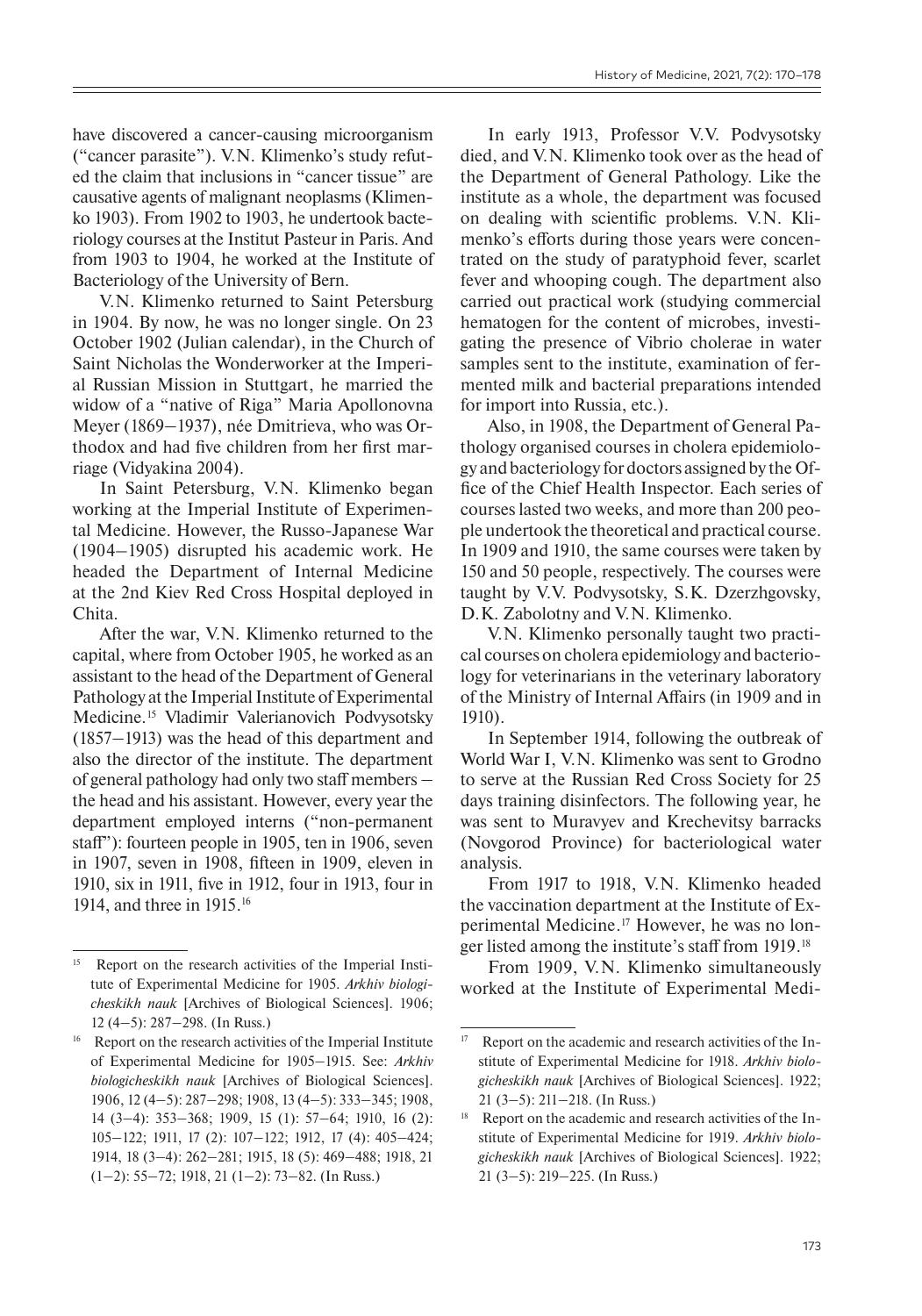cine and headed the infectious diseases department at the Nikolaev Children's Hospital of the Office of the Institutions of Empress Maria. Based on observations at this hospital, he published papers on pertussis immune serum and its effect (Klimenko 1911a) and the results of bacteriological blood tests for scarlet fever (Klimenko 1911b). V.N. Klimenko proposed using anti-pertussis therapeutic serum, which eased the course of the disease, shortened its duration, and prevented complications. During bacteriological tests, he established that streptococci are rare in the blood of scarlet fever patients. They do not enter the bloodstream at the early stage of the disease, and their presence in the blood of such patients worsens the prognosis. V.N. Klimenko also showed that lower monkeys are not suitable for obtaining experimental scarlet fever. On the other hand, higher monkeys are susceptible to scarlet fever but can only be used under special conditions (Klimenko 1912). He also proved that intravenous administration of diphtheria serum<sup>19</sup> is dangerous, and its introduction into the spinal canal is contraindicated owing to the development of anaphylaxis (Klimenko 1913).

In his other works, V.N. Klimenko was the first to experimentally reproduce (in monkeys and puppies) whooping cough and serologically prove the pertussal nature of the disease (Klimenko 1908, 1910a, 1910b). Therefore, he was the first to comprehensively study the causative agent of whooping cough discovered by J. Bordet  $(1870-1961)$  and O. Gengou  $(1875-1957)$ , significantly adding to the results obtained by the Belgian scientists.

In 1908, he became a privatdozent at the Imperial Military Medical Academy, where he taught a course in bacteriological techniques.

At that time, infectiology was not yet a speciality separate from internal medicine: an internal medicine specialist also treated patients with infectious diseases. Causative agents of infectious diseases were being discovered, and the investigation of the aetiology of diseases drove the emergence of new microbiological diagnostic techniques and specific treatment methods (sera). Owing to the rapid development of clinical microbiology, some internal medicine special-

Heterogeneous serum was used at that time.

ists became interested in bacteriology and took up this speciality (this was one of the distinctive features of the development of internal medicine clinical practice between the late 19th century and the early 20th century). And internist V.N. Klimenko was among them.

Like the families of many other intellectuals, the Klimenko family left Petrograd in late 1918 or 1919. They ended up in Samara, where members of the Constituent Assembly established the anti-Bolshevik government of *Komuch* (Committee of Members of the All-Russian Constituent Assembly, 1919–1921). On 10 August 1918, an order was given to open Samara State University. The Faculty of Natural Sciences and Medicine opened in January 1919. In December of that year, it was split into the Faculty of Medicine and the Faculty of Physics and Mathematics. At Samara State University, V.N. Klimenko headed the Department of Medical Bacteriology in 1919 and the Department of Infectious Diseases from 1920 to 1921.

On 11 August 1920, a peace treaty was signed between the RSFSR and the Republic of Latvia in Riga. Through his wife's family ties and at the invitation of the University of Latvia, Professor V.N. Klimenko arrived in Latvia in autumn 1921.

At the beginning of the 1921/1922 academic year, medical students enrolled in 1919 were starting their third year, which was the right time to start teaching them medical diagnostics. At the University of Latvia, V.N. Klimenko set up the Department of Medical Diagnostics of Internal Diseases with a Propaedeutic Clinic and headed it for 17 years (from November 1921 until his retirement in 1938). Like other clinical departments, Professor V.N. Klimenko's department was based at the 1st Riga City Hospital. 20 In March 1922, he was given a 28-bed barrack to set up the propaedeutic clinic, and in 1928 the clinic was handed over to the 2nd Riga Hospital, $^{21}$  where conditions were much better.

As mentioned earlier, Latvia faced a dearth of teaching staff in those years. V.N. Klimenko had taught a course in bacteriological techniques during his time as a privatdozent at the Imperial

<sup>20</sup> Now Riga 1st Hospital (Rīgas 1. Slimnīca).

<sup>&</sup>lt;sup>21</sup> Now the Pauls Stradinš Clinical University Hospital (P. Stradiņa klīniskā universitātes slimnīca).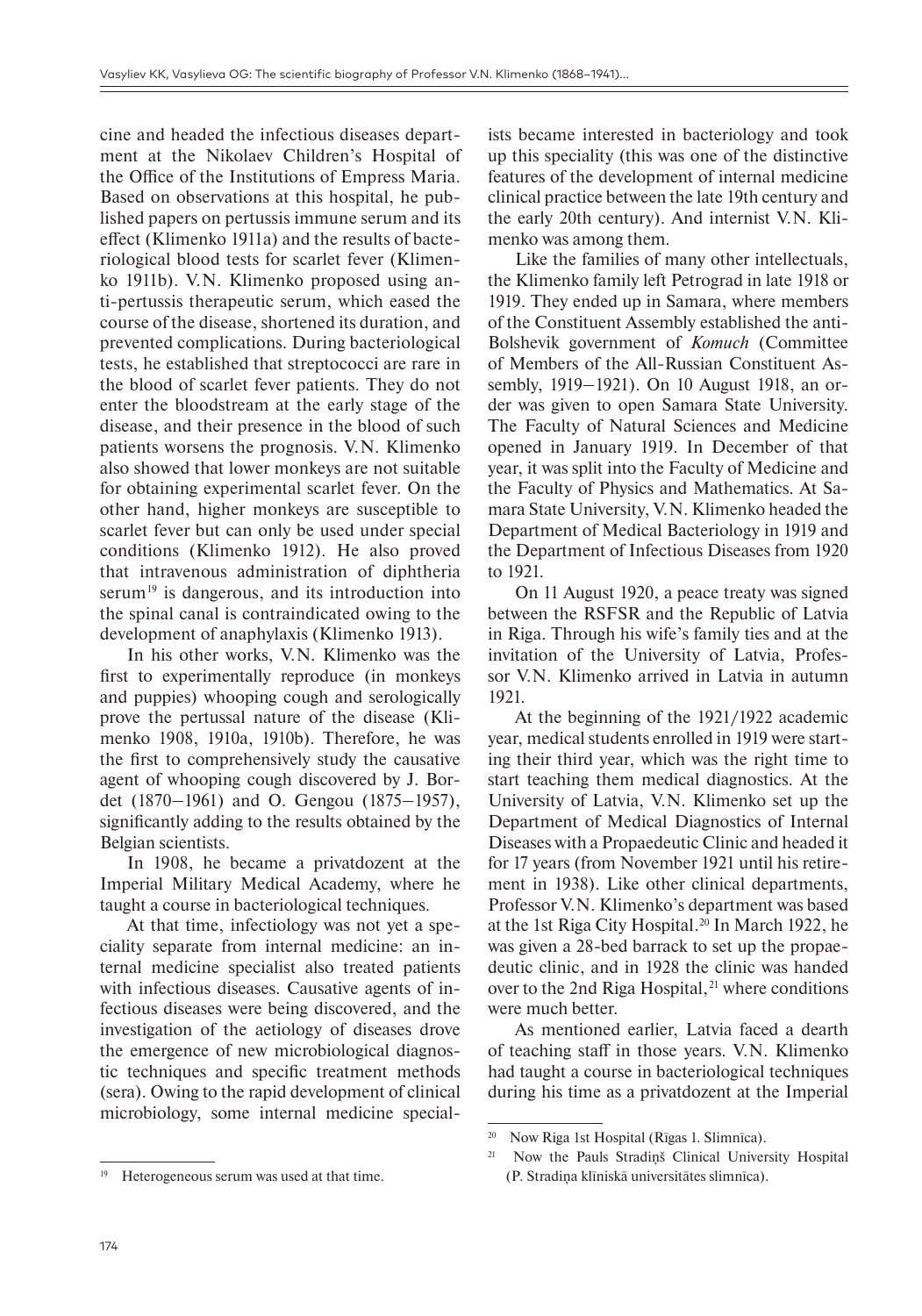Military Medical Academy in 1908. While an internal medicine specialist, he also specialised in infectiology. In light of this, the following year, V.N. Klimenko agreed to take over the Department of Medical Microbiology and Infectious Diseases, which was based at the 1st Riga City hospital, while remaining head of the Department of Medical Diagnostics of Internal Diseases. He headed this department for six years (until 1928). In 1924, a student named Nikolajs Stoligvo (1900‒1976) became sub-assistant to Professor Klimenko at this department. After obtaining his medical degree in 1926, he continued serving in the infectious diseases department of the 1st Riga City Hospital, later becoming a professor in Soviet Latvia. Therefore, Professor V.N. Klimenko was one of N. Stoligvo's first teachers.

Jānis Miķelsons (1888–1952) took over as assistant at Professor V.N. Klimenko's Department of Medical Diagnostics of Internal Diseases in 1921. The son of a Latvian peasant, he graduated from the Faculty of Medicine of the Imperial University of Yuryev<sup>22</sup> in 1917 and was drafted into the army. From 1919 to 1921, he worked at the Department of Inpatient Internal Medicine of Tomsk University under Professor N.I. Leporsky (1877–1952) and conducted his first research under the professor's guidance. Upon returning to Latvia, J. Miķelsons became an assistant at Professor V.N. Klimenko's department. Under the professor's guidance, he wrote the thesis for his Doctor of Medicine degree ("Par dažām tuberkulozes serodiagnostikas metodēm" ‒ "On some methods for serodiagnosis of tuberculosis"). This study was very relevant given the prevalence of tuberculosis and related high mortality at the time. Also, V.N. Klimenko was not only an internist but also a specialist in medical microbiology (unlike N.I. Leporsky, who was a proponent of clinical, physiological and experimental research). He successfully defended his thesis at the University of Latvia in 1925. Soon after, in the same year, J. Miķelsons became a senior assistant and privatdozent, and in 1929, he was elected head of the department of hospital therapy. During the Soviet era, Professor Miķelsons became a corresponding member of the Academy of Sciences of the Latvian SSR.

I.R. Lazovskis identified two focal areas for Latvia's schools of internal medicine, which saw progress from the early years of the Faculty of Medicine of the University of Latvia.<sup>23</sup> They were distinguished by their approaches not only to internal medicine but also to medical research. The first approach was analytical, and this school can be called a primarily analytical school of internal medicine. Its founders in Latvia were V.N. Klimenko and his student J. Miķelsons. The second school was founded by Professor M. Sīle  $(1863-1945)$ . It was characterised by a predominantly generalising approach and can be called a synthetical school of internal medicine. According to Riga professor and internal medicine specialist I.R. Lazovskis, these two areas of internal medicine were still largely in place in Latvia in the late 20th century.

Not all professors and lecturers of the University of Latvia could teach in Latvian. Therefore, in the 1920s, the university allowed the use of German and Russian  $-$  which was used by Russian $s$  peaking teachers  $-$  alongside Latvian. However, after Ulmanis' Coup on 15 May 1934, the university nationalised the educational process, and Russian and German vanished from the classes. This put Russian-speaking lecturers, particularly of advanced age, who would find it harder to learn new languages, in a difficult position. Professor Klimenko had already turned 66 by then. However, he spent four more years at the university and retired on 1 July 1938.

V.N. Klimenko's medical work was not limited to the university. Like other professors/clinicians, he had an extensive private practice, which ensured his family's good financial wellbeing.

In Latvia, V.N. Klimenko was actively involved in local medical societies. The Association of Russian Doctors, whose charter was adopted back in 1888, continued to operate in Riga in the 1920s. The salient feature of this association was that its meetings were held in Russian, uniting not only ethnic Russian doctors but all Russianspeaking doctors. The association also included members of other ethnicities such as Latvian Pro-

<sup>&</sup>lt;sup>22</sup> Now the University of Tartu (Republic of Estonia).

<sup>23</sup> I.R. Lazovskis. Focal Areas of Schools of Internal Medicine in Latvia. In Establishment of Science and Research Teams in the Baltic States. Abstracts of the 14th Baltic Conference on the History of Science. Riga, 1985. P. 236-237. (In Russ.)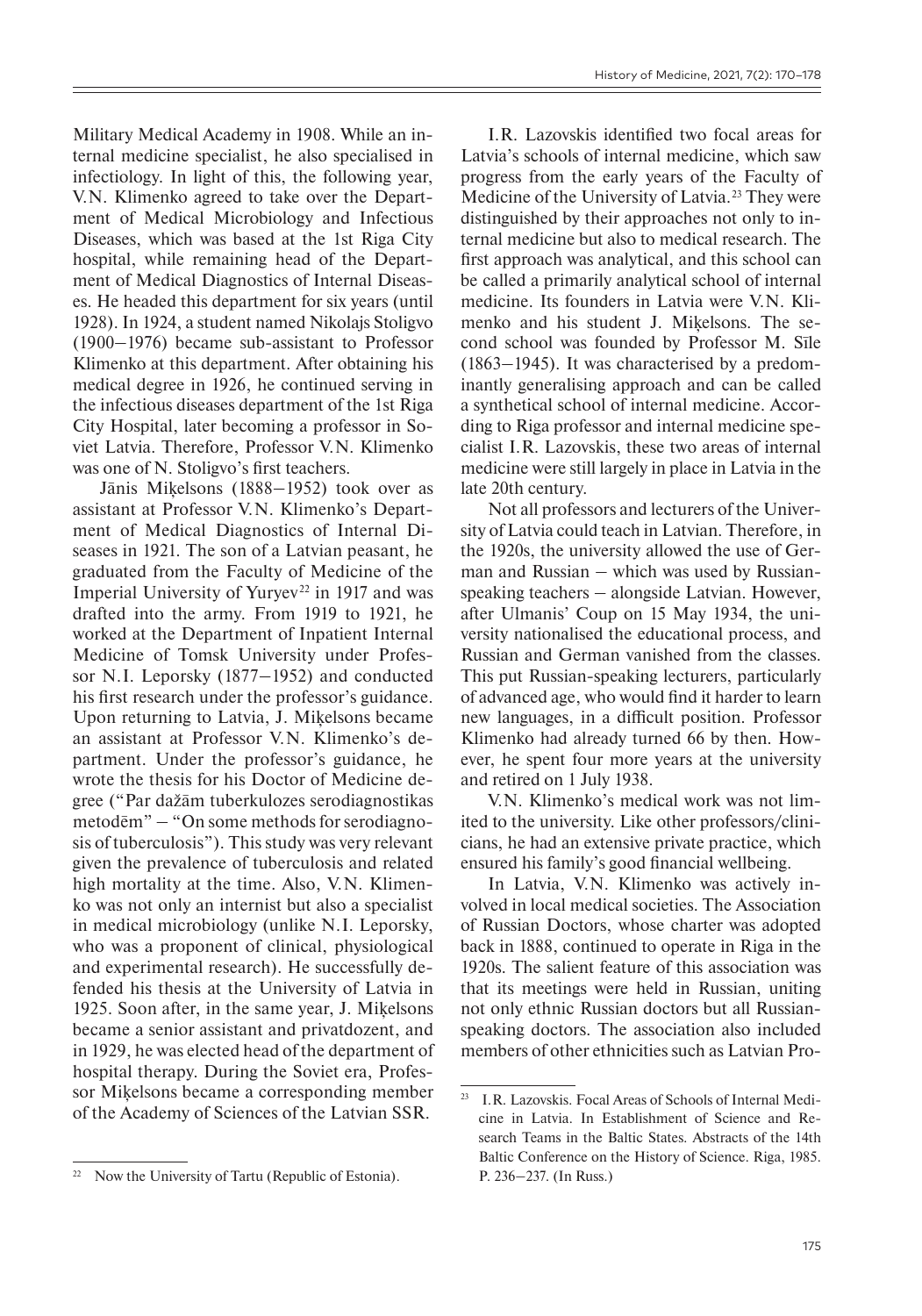fessor P. Stradinš (1896–1958). V.N. Klimenko was a member of the association, and he presented a report on chlorosis at one of its meetings in the 1924/1925 academic year.

The Association of Latvian Doctors (Latvijas Ārstu Biedrība) was established in Riga as late as 1909, given that only two Latvian doctors were working in the city in 1892. It started to play a prominent role in independent Latvia. Professor V.N. Klimenko gave a presentation on influenza at its meetings in 1927. The Association of Latvian Doctors was involved in preparing and holding the Congresses of Latvian Doctors and Dentists (Latvijas ārstu un zobārstu kongress). The first congress was held in 1925, and the next one in 1928. V.N. Klimenko also participated in these fora. His presentation in 1925 dealt with anaemia (Klimenko 1926), and in  $1928 -$  the aetiology of influenza (although it was never published among the Congress' documents).

Professor V.N. Klimenko was also a member of the Latvian branch of the Paris Biology Society (Société de Biologie) and presented a report on pneumonia accompanying whooping cough at its meeting in 1923.

In Riga, V.N. Klimenko lived with his family. His wife, Maria Apollonovna Klimenko, graduated from the Mariinsky Women's Institute in Saint Petersburg in 1886. She collaborated with liberal publications and panned numerous poems. 24 In Riga, she wrote a book containing her plays titled "With the Blood of the Heart" (1929). According to her obituary, everything she wrote was "steeped in idealism, imbued with the pure light of lofty hopes, and faith in the triumph of truth". 25

M.A. Klimenko possessed a lively, clear intellect, faithfulness of perceptions and an energetic, persistent character. In her last years in Latvia, she was bedridden most of the time, which is why she stepped away from public life.

The Klimenkos lived with Vera Meyer (born 1898), M.A. Klimenko's daughter from her first marriage. In 1903, the family had a son, Vasily, who moved to Riga with his parents. He later moved to Paris, where he played at the Russian Theatre (1927) and the Russian Intimate Theatre  $(1927-1929)$ . He also performed at the M.A. Chekhov non-repertory theatre and was an artist at the Riga Russian Drama Theatre from 1935.26 In 1936, Vasily Klimenko was married to the poet, prose writer and drama actress Tatiana Daniilovna Ratgauz (Aseeva in her first marriage, 1909‒1993), the daughter of poet D.M. Ratgauz (1868‒1937). From 1923, the Ratgauzes lived in Prague, where Tatiana was a member of the Prague literary circle, the "Skete of Poets". In 1935, she moved to Riga and became an actress at the Riga Russian Drama Theatre. In 1940, Vasily and Tatiana Klimenko had a daughter named Kira. T.D. Klimenko-Ratgauz wrote the book "All My Life" (Riga, 1987), which contains her poems and memoirs of her father, D.M. Ratgauz.

V.N. Klimenko died on 19 October 1941 in Riga. He was buried next to his wife two days later at the Orthodox Pokrov cemetery (sector L, no. 18). Two damaged marble tombstones remain on the site to this day: "Prof. DMSc. Vasily Nikolaevich Klimenko. 14.IV.1868–19.X.1941" and "Sergei Romanovich Meyer. 9.VI.1886–8.III.1936; Maria Appolonovna Klimenko. 21.I.1869 – 23.XII.1937". There is an obvious error in the professor's date of birth. He was also not a Doctor of Medical Sciences – this degree was only introduced in the Soviet Union. Imperial Russia and the Republic of Latvia had the "Doctor of Medicine" degree.

V.N. Klimenko's scholarly works show that bacteriology and infectiology were the focal areas of his work. As a clinician, he had to treat patients with an array of infectious diseases prevalent at the time. Clinical practice also considerably influenced the range of his research interests  $$ whooping cough, diphtheria, scarlet fever, etc. V.N. Klimenko employed bacteriological techniques when studying these diseases. He began his medical career as an internal medicine specialist. He specialised in infectious diseases and worked as a clinician and microbiologist. He was also a member of the Botkin School of Internal Medicine. For many years, V.N. Klimenko worked under V.V. Podvysotsky and developed as a bacteriologist under his tutelage.

V.N. Klimenko developed as a doctor and scientist at home and underwent further trai-

<sup>24</sup> M.A. Klimenko Dies. *Segodnya* [Today] (Riga). 24 December 1937, No. 353. P. 5. (In Russ.)

<sup>25</sup> P. Pilsky. In memory of M.A. Klimenko. *Segodnya* [Today] (Riga). 27 December 1937, No. 355. P. 2. (In Russ.)

 $26$  Russian Abroad in France. 1919–2000. Biographical Dictionary. Vol. 3. Moscow, 2008. P. 693-694. (In Russ.)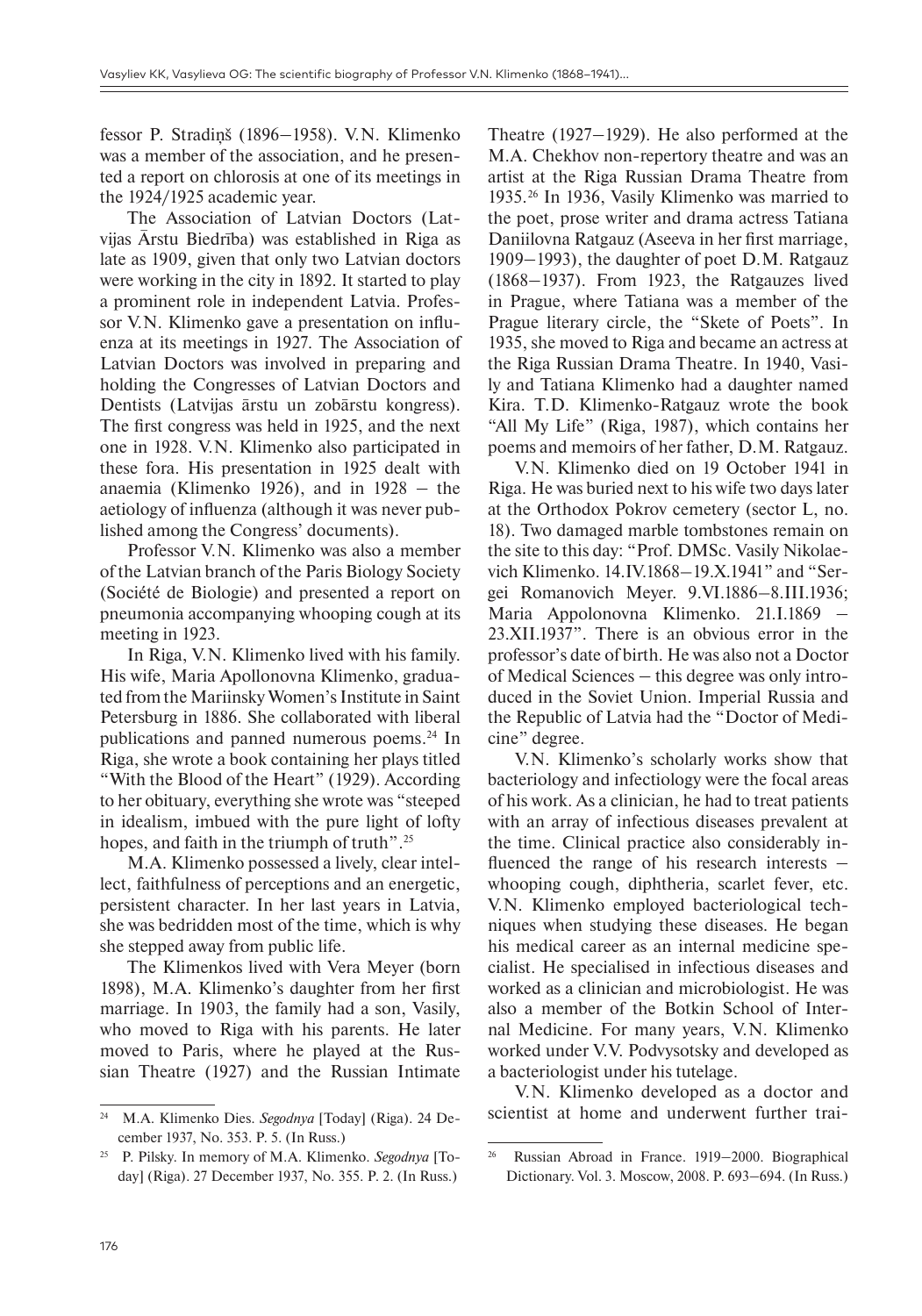ning abroad (the University of Zurich, the Institut Pasteur in Paris, Institute of Bacteriology of the University of Bern). Upon returning, he worked at one of the country's most respected  $medi$  research institutions  $-$  the Institute of Experimental Medicine. He concurrently taught bacteriology as a privatdozent at the Imperial Military Medical Academy (from 1908). From 1919 to 1921, he headed various departments at Samara University.

## **References**

- Feygmane TD (2000) Russkie v dovoennoy Latvii: Na puti k integratsii [Russians in pre-war Latvia. Towards integration]. Riga: Baltiyskiy russkiy institut. (In Russ.)
- Klimenko VN (1892) Soderzhanie belka v svezhi prigotovlennom myasnom nastoe, v myasnom soke i belka i peptona v bulon-peptone po sravneniyu s molokom i yaytsami [Protein content of freshly cooked meat infusion, meat juice as well as protein and peptone in peptone broth versus milk and eggs]. Vrach [Doctor] 25: 623–625. (In Russ.)
- Klimenko VN (1895) Opyt issledovaniya rasprostraneniya glist v Finlyandii [The experience of researching the spread of worms in Finland]. Saint Petersburg. (In Russ.)
- Klimenko VN (1901a) K voprosu o vyidelenii palochek Eberth'a chrez pochki pri i posle bryushnogo tifa [On the issue of excretion of Eberth's rods through the kidneys during and after typhoid fever]. Abstract. Soobshcheniya i protokoly zasedaniy S.-Peterburgskogo meditsinskogo obshchestva za 1900 god [Reports and minutes of meetings of the St. Petersburg Medical Society for 1900]. Saint Petersburg. P. 22–24 (2nd pagination). (In Russ.)
- Klimenko VN (1901b) Sluchay nesaharnogo mocheiznureniya [A case of diabetes insipidus]. Abstract. Soobshcheniya i protokoly zasedaniy S.-Peterburgskogo meditsinskogo obshchestva za 1900 god [Reports and minutes of meetings of the St. Petersburg Medical Society for 1900]. Saint Petersburg. P. 76–77 (2nd pagination). (In Russ.)
- Klimenko VN (1903) K voprosu o vklyucheniyakh v rakovoy tkani [On the issue of inclusions in cancerous tissue]. Zhurnal akusherstva i zhenskikh bolezney [Journal of Obstetrics and Women's Diseases] 17 (2): 131–150. (In Russ.)
- Klimenko VN (1907) K voprosu o protivosifiliticheskoy syvorotke Lisle'ya [On the question of Lisle's an-

Professor V.N. Klimenko, now a seasoned academic, moved to Latvia after the Bolsheviks took over. At the Faculty of Medicine of the University of Latvia in Riga, he set up and headed one of the departments of internal medicine, as well as the department of medical microbiology and infectious diseases. Therefore, V.N. Klimenko greatly contributed to the development of Russian and Latvian medicine and founded one of Latvia's schools of internal medicine.

ti-syphilitic serum]. Abstract. Soobshcheniya i protokoly zasedaniy S.-Peterburgskogo meditsinskogo obshchestva za 1904, 1905 i 1906 god [Reports and minutes of meetings of the St. Petersburg Medical Society for 1904, 1905 and 1906]. Saint Petersburg. P. 4–6 (2nd pagination). (In Russ.)

- Klimenko VN (1908) Etiologiya koklyusha. Eksperimentalnyy koklyush [Whooping cough etiology. Experimental whooping cough]. Russkiy vrach [Russian physician] 19: 637–641. (In Russ.)
- Klimenko VN (1910a) Bakteriologicheskoe issledovanie krovi koklyushnykh bolnykh i zarazhennykh koklyushem zhivotnykh [Bacteriological blood test of pertussis patients and animals infected with whooping cough]. Russkiy vrach [Russian physician] 4: 118–121. (In Russ.)
- Klimenko VN (1910b) Morfologiya i biologiya koklyushnoy palochki [Morphology and biology of Bordetella pertussis]. Arkhiv biologicheskikh nauk [Archive of Biological Sciences] 15 (1): 24–37. (In Russ.)
- Klimenko VN (1911a) O protiv koklyushnoy syvorotke i rezultatakh eyo primeneniya [About against whooping cough serum and the results of its use]. Otchet Peterburgskoy Nikolaevskoy detskoy bolnitsy vedomstva uchrezhdeniy Imperatritsy Marii za 1910 god [Report of the St. Petersburg Nicholas Children's Hospital of the Department of Institutions of the Empress Maria for 1910]. Saint Petersburg. P. 3–34 (2nd pagination). (In Russ.)
- Klimenko VN (1911b) Bakteriologicheskoe issledovanie krovi pri skarlatine [Bacteriological blood test for scarlet fever]. Otchet Peterburgskoy Nikolaevskoy detskoy bolnitsy vedomstva uchrezhdeniy Imperatritsy Marii za 1910 god [Report of the St. Petersburg Nicholas Children's Hospital of the Department of Institutions of the Empress Maria for 1910]. Saint Petersburg. P. 35–51 (2nd pagination). (In Russ.)